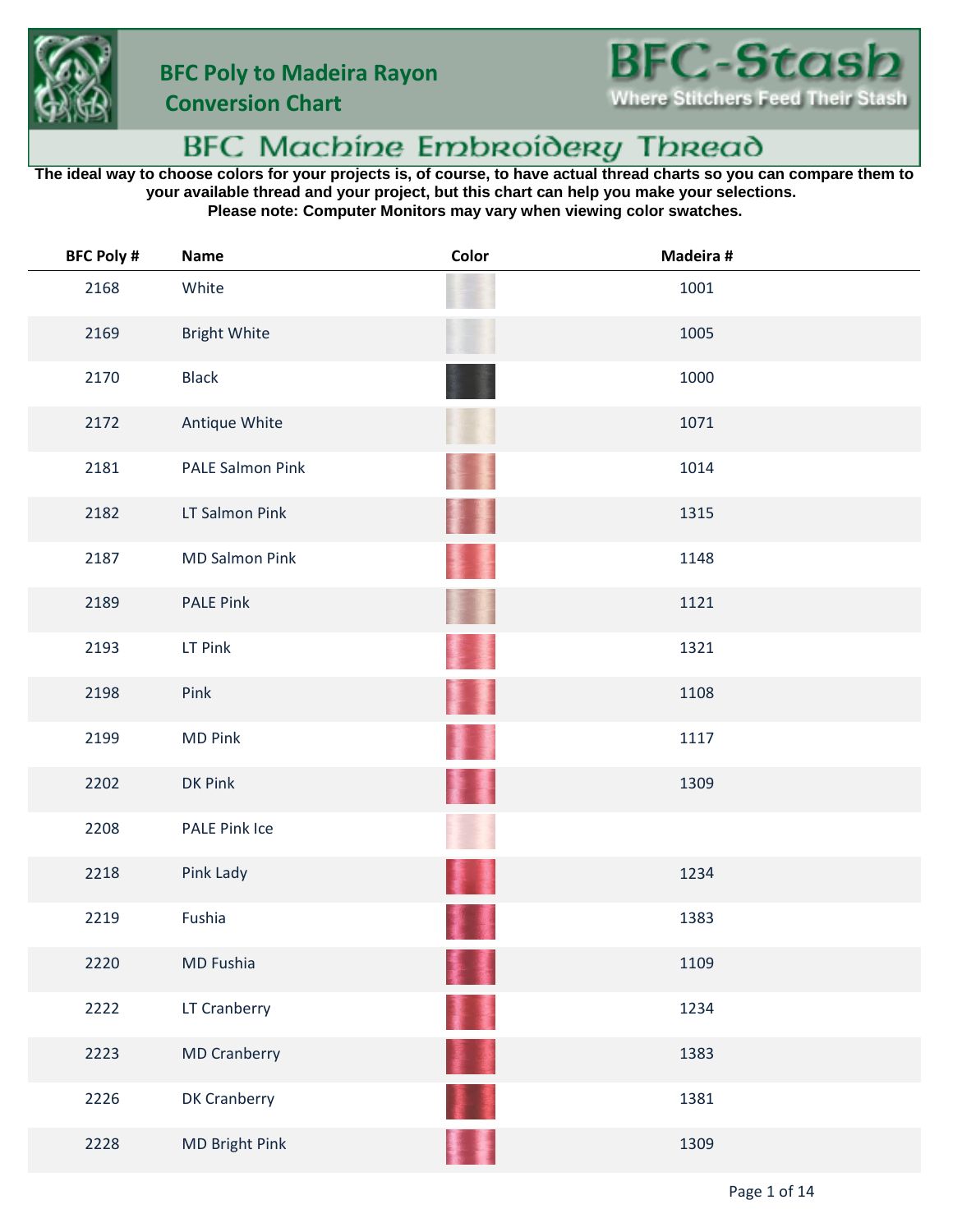| <b>BFC Poly #</b> | <b>Name</b>              | Color     | Madeira # |  |
|-------------------|--------------------------|-----------|-----------|--|
| 2235              | <b>MD Desert Rose</b>    |           | 1319      |  |
| 2241              | MD Bright Plum           | łł        |           |  |
| 2243              | DK Bright Plum           | <b>高原</b> |           |  |
| 2245              | DK Fushia                | ł         | 1310      |  |
| 2247              | DK Burgandy              |           | 1389      |  |
| 2250              | <b>PLST Peach</b>        |           | 1114      |  |
| 2253              | LT Peach                 |           | 1254      |  |
| 2256              | MD Peach                 |           | 1107      |  |
| 2260              | DK Peach                 |           | 1379      |  |
| 2270              | <b>DK Salmon Pink</b>    |           | 1220      |  |
| 2271              | <b>MD Pink Carnation</b> |           | 1108      |  |
| 2275              | DK Pink Carnation        | 薓         | 1184      |  |
| 2278              | Ruby Red                 |           | 1281      |  |
| 2283              | DK Red Rust              |           | 1039      |  |
| 2287              | <b>DKST Burgandy</b>     |           | 1385      |  |
| 2291              | <b>Bright Red</b>        |           |           |  |
| 2295              | Cherry Red               |           |           |  |
| 2297              | Satin Red                |           | 1039      |  |
| 2303              | DK Satin Red             |           | 1181      |  |
| 2306              | <b>DKST Satin Red</b>    | H         | 1384      |  |
| 2307              | Red Wine                 | ŧ,        | 1381      |  |
| 2315              | <b>Brandy</b>            | T         | 1034      |  |
| 2317              | MD Burgandy              |           | 1182      |  |
| 2320              | <b>Desert Rose</b>       |           | 1119      |  |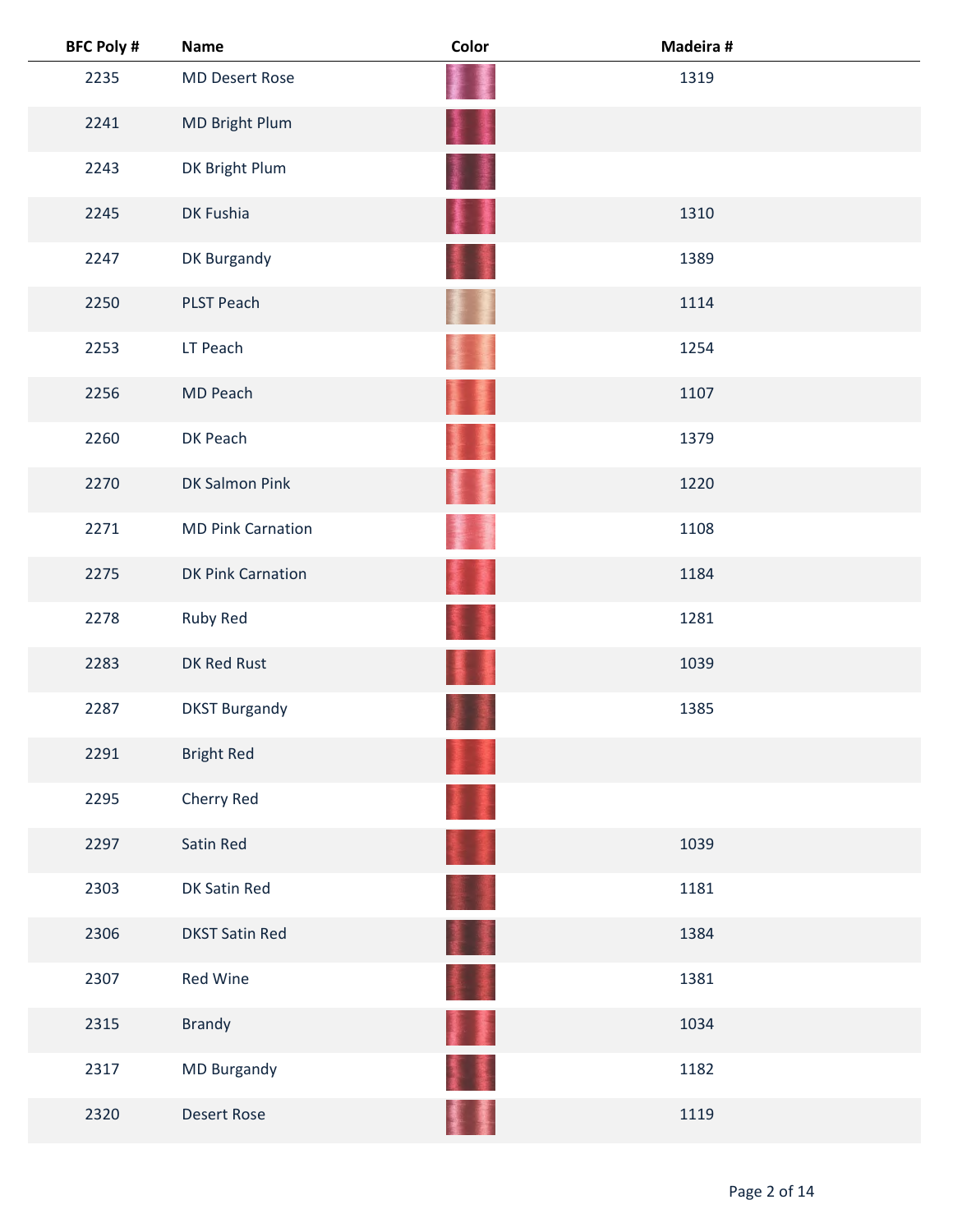| <b>BFC Poly #</b> | <b>Name</b>               | Color    | Madeira # |  |
|-------------------|---------------------------|----------|-----------|--|
| 2331              | LT Fushia                 |          | 1034      |  |
| 2342              | <b>Black Wine</b>         |          | 1386      |  |
| 2368              | <b>PALE Yellow</b>        |          | 1267      |  |
| 2371              | LT Yellow                 |          | 1023      |  |
| 2376              | Yellow                    |          | 1223      |  |
| 2379              | <b>Buttered Popcorn</b>   |          | 1125      |  |
| 2380              | Buttercup                 |          | 1024      |  |
| 2385              | <b>Bright Yellow</b>      |          | 1064      |  |
| 2388              | <b>PALE Mellow Yellow</b> |          | 1267      |  |
| 2390              | LT Buttered Popcorn       |          | 1135      |  |
| 2403              | <b>Bright Popcorn</b>     |          | 1180      |  |
| 2410              | LT Mock Orange            |          |           |  |
| 2411              | LT Apricot                |          | 1024      |  |
| 2412              | <b>MD Apricot</b>         |          | 1137      |  |
| 2413              | Apricot                   |          | 1137      |  |
| 2414              | DK Apricot                |          |           |  |
| 2416              | MD Mock Orange            |          |           |  |
| 2426              | <b>DKST Apricot</b>       |          |           |  |
| 2428              | <b>PALE Peach Fuzz</b>    |          |           |  |
| 2430              | MD Peach Fuzz             | <b>A</b> |           |  |
| 2433              | LT Melon                  |          | 1317      |  |
| 2435              | Melon                     |          | 1178      |  |
| 2437              | DK Melon                  |          | 1379      |  |
| 2451              | Bright orange             |          | 1278      |  |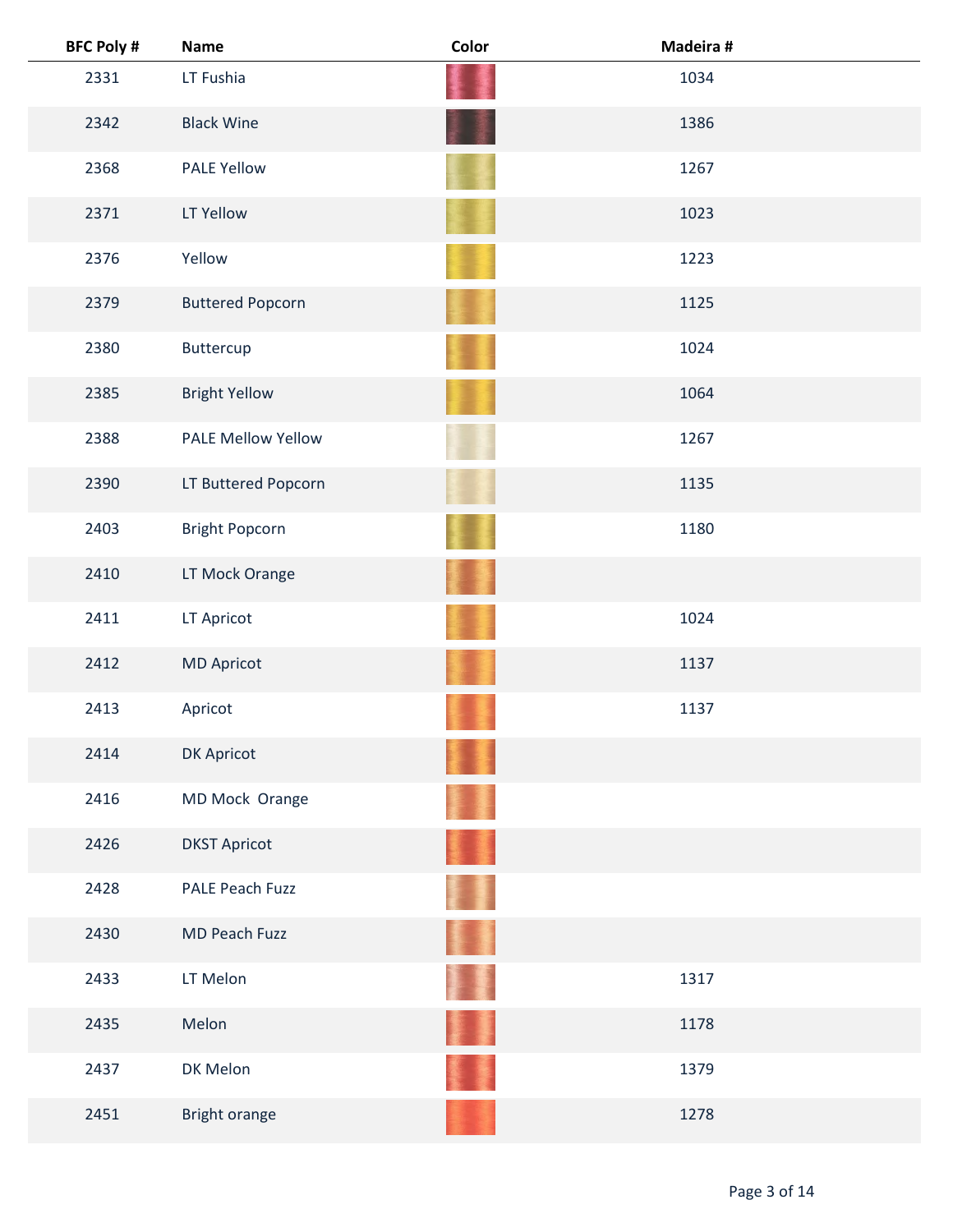| <b>BFC Poly #</b> | <b>Name</b>        | Color | Madeira # |  |
|-------------------|--------------------|-------|-----------|--|
| 2454              | Orange             |       |           |  |
| 2455              | Sunset Orange      |       |           |  |
| 2458              | Red Orange         |       | 1378      |  |
| 2465              | DK Red Orange      |       |           |  |
| 2468              | <b>PLST Salmon</b> |       | 1018      |  |
| 2473              | PALE Salmon        |       | 1063      |  |
| 2484              | Terra Cotta        |       | 1221      |  |
| 2490              | <b>Beige</b>       |       | 1149      |  |
| 2499              | LT Rose Taupe      |       | 1218      |  |
| 2504              | LT Terra Cotta     | 螷     | 1257      |  |
| 2508              | <b>PLST Mink</b>   |       | 1060      |  |
| 2509              | LT Mink            |       | 1342      |  |
| 2513              | LT Salmon          |       | 1018      |  |
| 2514              | <b>MD Salmon</b>   |       | 1254      |  |
| 2515              | LT Rose            |       |           |  |
| 2521              | MD Ash Rose        | ł     |           |  |
| 2545              | LT Ash Rose        | 蓬     |           |  |
| 2546              | DK Ash Rose        | 4 I   | 1384      |  |
| 2552              | PALE Cameo         |       | 1052      |  |
| 2553              | <b>Bisque</b>      | H     | 1127      |  |
| 2567              | DK Brick           | H     | 1374      |  |
| 2572              | PALE Mauve Gray    |       | 1356      |  |
| 2575              | <b>PALE Gray</b>   |       | 1085      |  |
| 2581              | <b>MD Mauve</b>    |       |           |  |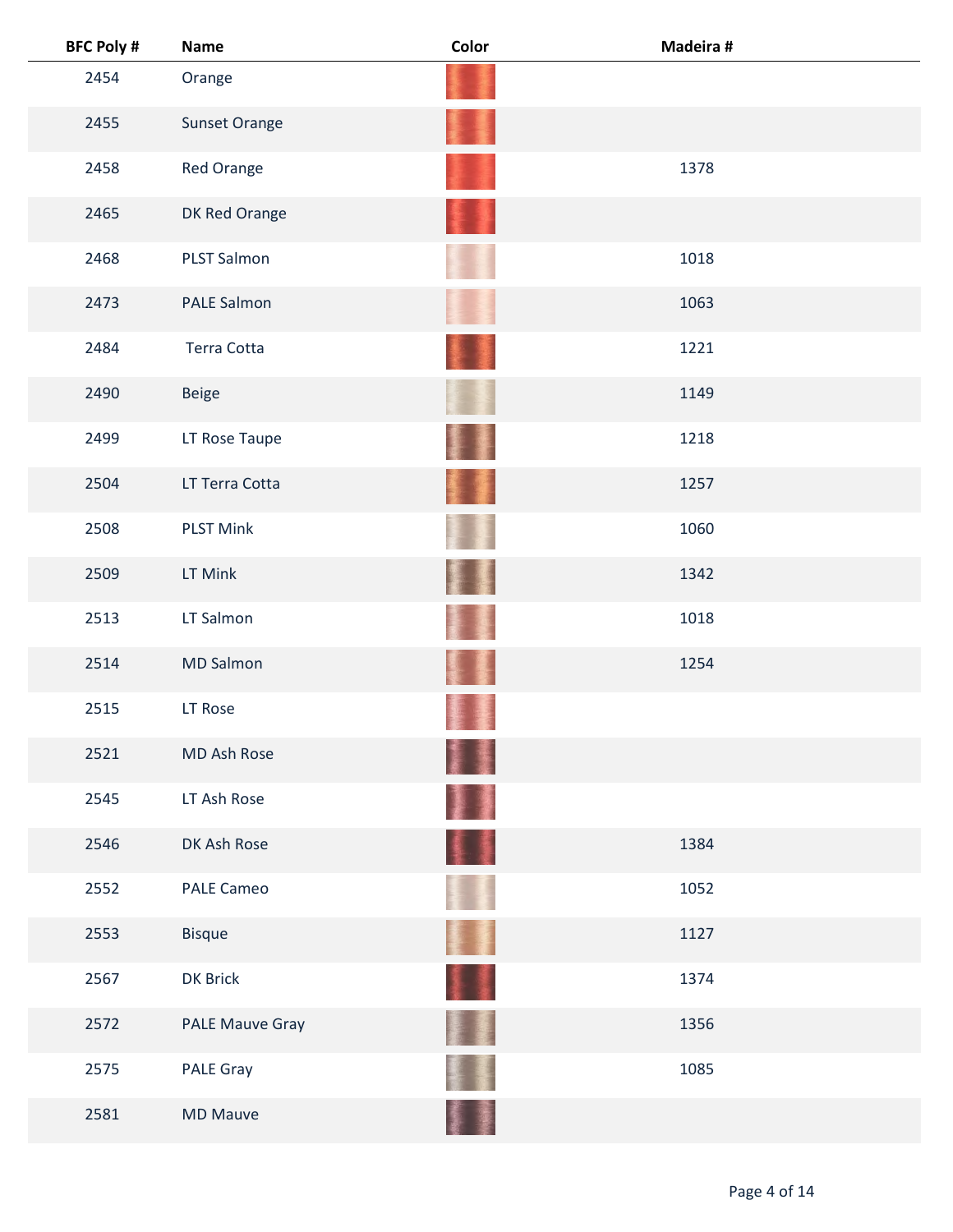| <b>BFC Poly #</b> | <b>Name</b>         | Color                    | Madeira # |
|-------------------|---------------------|--------------------------|-----------|
| 2586              | Mahogany            |                          | 1236      |
| 2602              | Eggplant            |                          | 1036      |
| 2606              | DK Mauve            |                          | 1386      |
| 2611              | Nutmeg              | I<br><b>Participants</b> |           |
| 2630              | LT Sandstone        |                          | 1342      |
| 2642              | Chestnut            |                          | 1145      |
| 2656              | Warm Sand           |                          | 1338      |
| 2657              | <b>Mustard Gold</b> |                          | 1255      |
| 2675              | <b>PALE Rust</b>    |                          | 1253      |
| 2689              | Ecru                |                          | 1138      |
| 2690              | PALE Ecru           |                          | 1149      |
| 2693              | LT Ecru             |                          | 1060      |
| 2695              | DK Honey            |                          | 1173      |
| 2709              | LT Putty            |                          | 1084      |
| 2721              | <b>Bright Rust</b>  |                          |           |
| 2729              | MD Putty            |                          |           |
| 2731              | Hemp                |                          | 1338      |
| 2745              | MD Chestnut         | 葦澤                       | 1145      |
| 2747              | DK Chestnut         |                          |           |
| 2748              | Taupe               | E I                      | 1136      |
| 2751              | <b>PALE Gold</b>    | ∎                        | 1070      |
| 2756              | DK Mustard Gold     | 藳                        | 1056      |
| 2758              | <b>MD Rust</b>      |                          | 1257      |
| 2759              | DK Taupe            |                          |           |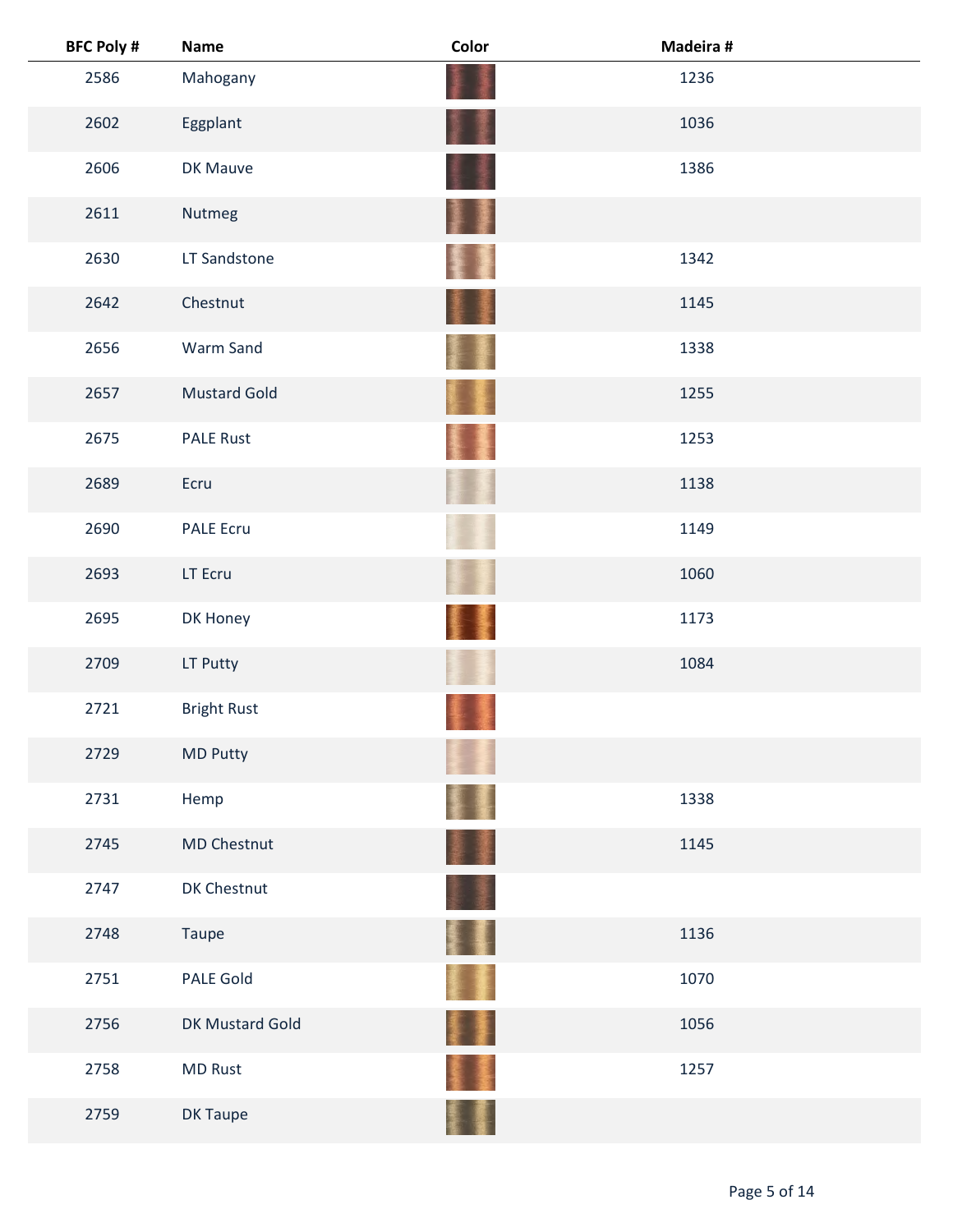| <b>BFC Poly #</b> | Name                     | Color | Madeira # |  |
|-------------------|--------------------------|-------|-----------|--|
| 2760              | <b>MD Taupe</b>          |       |           |  |
| 2765              | <b>DKST Camel</b>        | ŧ     | 1348      |  |
| 2768              | Camel                    |       | 1056      |  |
| 2772              | LT Golden Brown          | H     | 1344      |  |
| 2781              | Golden Mink              |       | 1144      |  |
| 2783              | DK Earth                 |       | 1129      |  |
| 2784              | <b>DKST Earth</b>        |       | 1059      |  |
| 2793              | <b>PALE Mink</b>         |       | 1128      |  |
| 2802              | Golden Brown             |       |           |  |
| 2808              | Mink                     | 墨     |           |  |
| 2809              | <b>MD Mink</b>           |       | 1228      |  |
| 2817              | DK Mink                  |       | 1228      |  |
| 2818              | <b>DKST Mink</b>         |       | 1229      |  |
| 2819              | <b>DKST Reddish Mink</b> |       | 1059      |  |
| 2821              | DK Reddish Mink          |       | 1059      |  |
| 2828              | Wheat                    |       |           |  |
| 2829              | Yellow wheat             |       |           |  |
| 2830              | LT Amber                 | 啛     |           |  |
| 2831              | MD Amber                 |       |           |  |
| 2832              | Golden Amber             | II.   | 1159      |  |
| 2833              | DK Golden Amber          |       | 1192      |  |
| 2834              | <b>Harvest Gold</b>      | 堻     | 1225      |  |
| 2852              | LT Green Amber           |       | 1352      |  |
| 2862              | <b>Bronze Brown</b>      |       |           |  |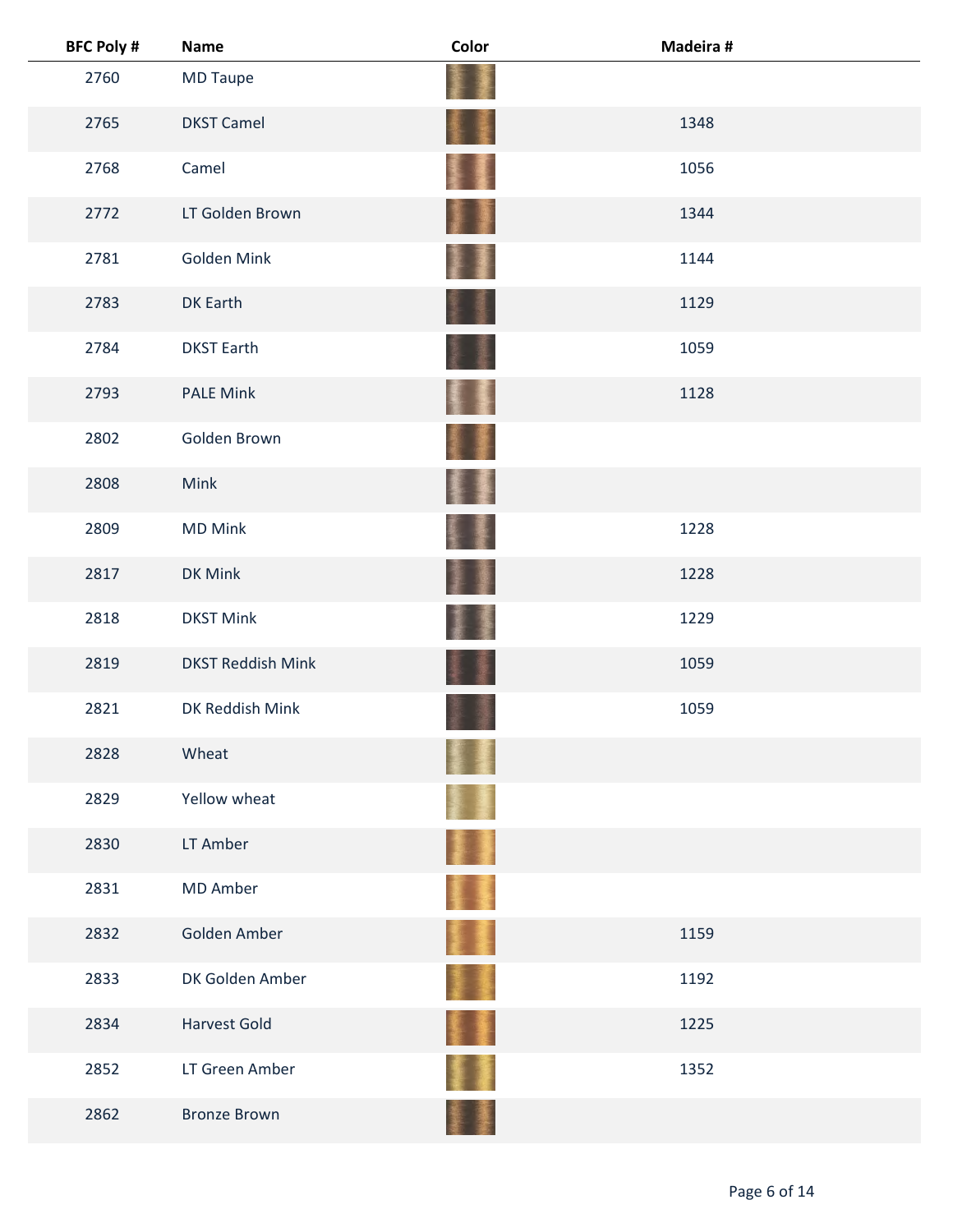| <b>BFC Poly #</b> | <b>Name</b>             | Color           | Madeira # |
|-------------------|-------------------------|-----------------|-----------|
| 2870              | <b>PALE Olive</b>       |                 | 1323      |
| 2873              | LT Olive                |                 | 1196      |
| 2881              | MD Olive                |                 | 1191      |
| 2899              | DK Olive                |                 | 1194      |
| 2906              | Loden Green             |                 |           |
| 2911              | <b>PLST Aloe</b>        |                 |           |
| 2913              | <b>PALE Aloe</b>        |                 | 1337      |
| 2924              | DK Moss                 |                 | 1228      |
| 2926              | <b>DKST Green Gray</b>  |                 |           |
| 2928              | <b>PALE Sage</b>        |                 | 1339      |
| 2934              | LT Sage                 |                 | 1306      |
| 2943              | DK Yellow Green         |                 | 1308      |
| 2945              | <b>DKST Sage</b>        |                 | 1393      |
| 2949              | Sage Tint White         |                 | 1010      |
| 2970              | <b>Basil</b>            |                 |           |
| 2972              | <b>Gray Basil</b>       |                 | 1163      |
| 3008              | LT Smoke Green          |                 |           |
| 3009              | <b>MD Smoke Green</b>   |                 | 1098      |
| 3013              | DK Smoke Green          |                 |           |
| 3014              | <b>DKST Smoke Green</b> | <b>See</b><br>廑 | 1390      |
| 3023              | <b>DKST Pine Green</b>  |                 | 1397      |
| 3028              | PLST Smoke green        |                 | 1073      |
| 3032              | <b>PALE Smoke Green</b> |                 |           |
| 3034              | LT Spruce               |                 |           |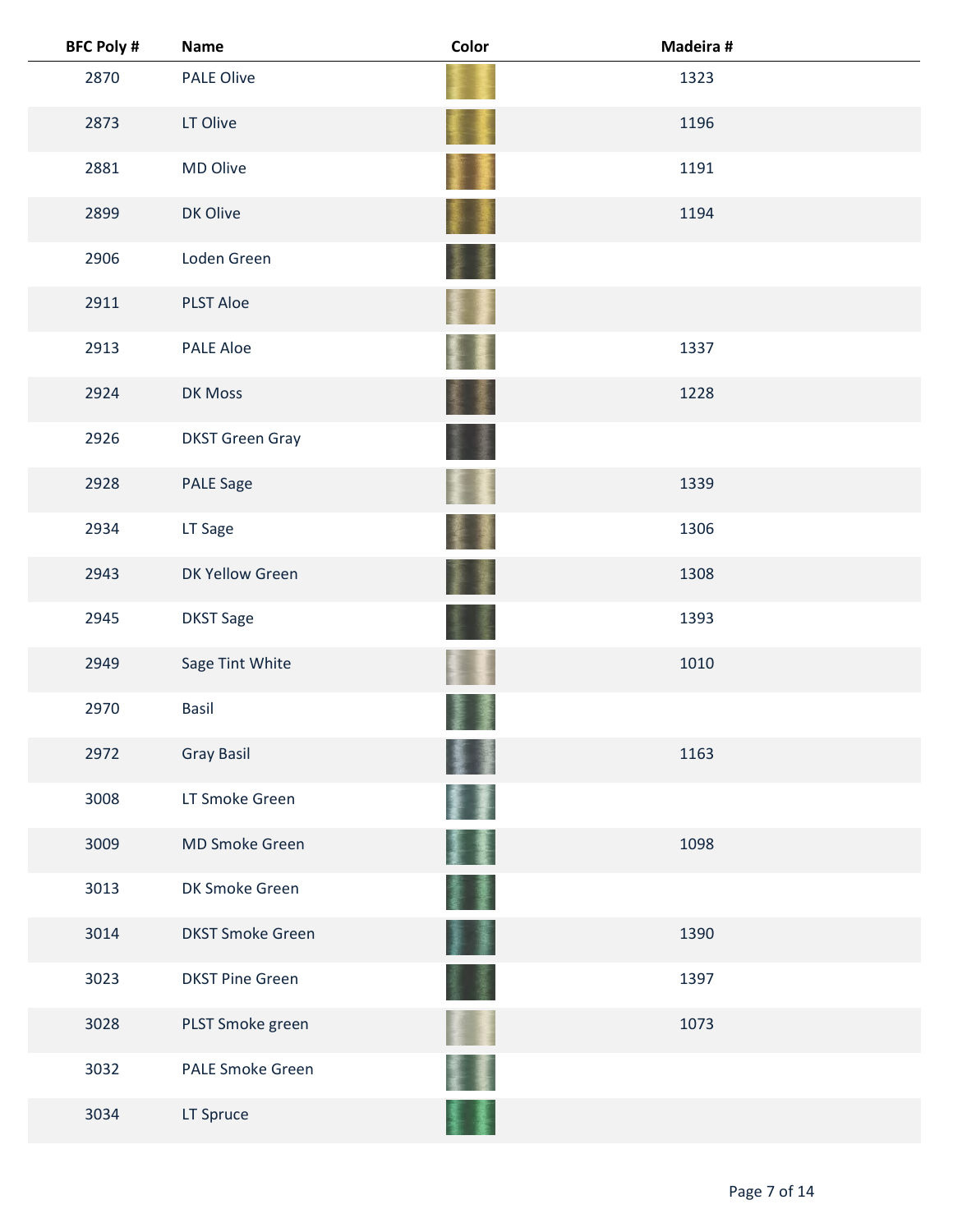| <b>BFC Poly #</b> | <b>Name</b>              | Color  | Madeira # |
|-------------------|--------------------------|--------|-----------|
| 3035              | MD Spruce                |        |           |
| 3038              | DK Spruce                |        |           |
| 3049              | LT Jade                  |        |           |
| 3050              | MD Aqua Green            |        | 1245      |
| 3059              | <b>DKST Aqua Green</b>   |        | 1351      |
| 3060              | LT Aqua Green            |        |           |
| 3069              | MD Jade                  |        |           |
| 3072              | DK Jade                  | 屢      | 1079      |
| 3075              | DK Aqua Green            |        | 1247      |
| 3080              | <b>DK Emerald</b>        |        | 1280      |
| 3082              | <b>Bright Aqua</b>       |        | 1284      |
| 3092              | LT Moss                  |        | 1047      |
| 3096              | PALE Jade                |        | 1195      |
| 3105              | Pine Green               |        | 1250      |
| 3110              | <b>PLST Moss</b>         |        | 1100      |
| 3113              | Moss                     |        | 1392      |
| 3116              | <b>MD Moss</b>           |        |           |
| 3130              | <b>PALE Mint</b>         | ŧŧ     | 1195      |
| 3133              | LT Mint                  |        |           |
| 3136              | Spearmint                | 屢<br>ţ | 1369      |
| 3142              | <b>DKST Grass Green</b>  |        | 1189      |
| 3145              | <b>DKST Moss</b>         |        | 1103      |
| 3148              | <b>PLST Lime</b>         |        |           |
| 3159              | <b>PALE Spring Green</b> |        |           |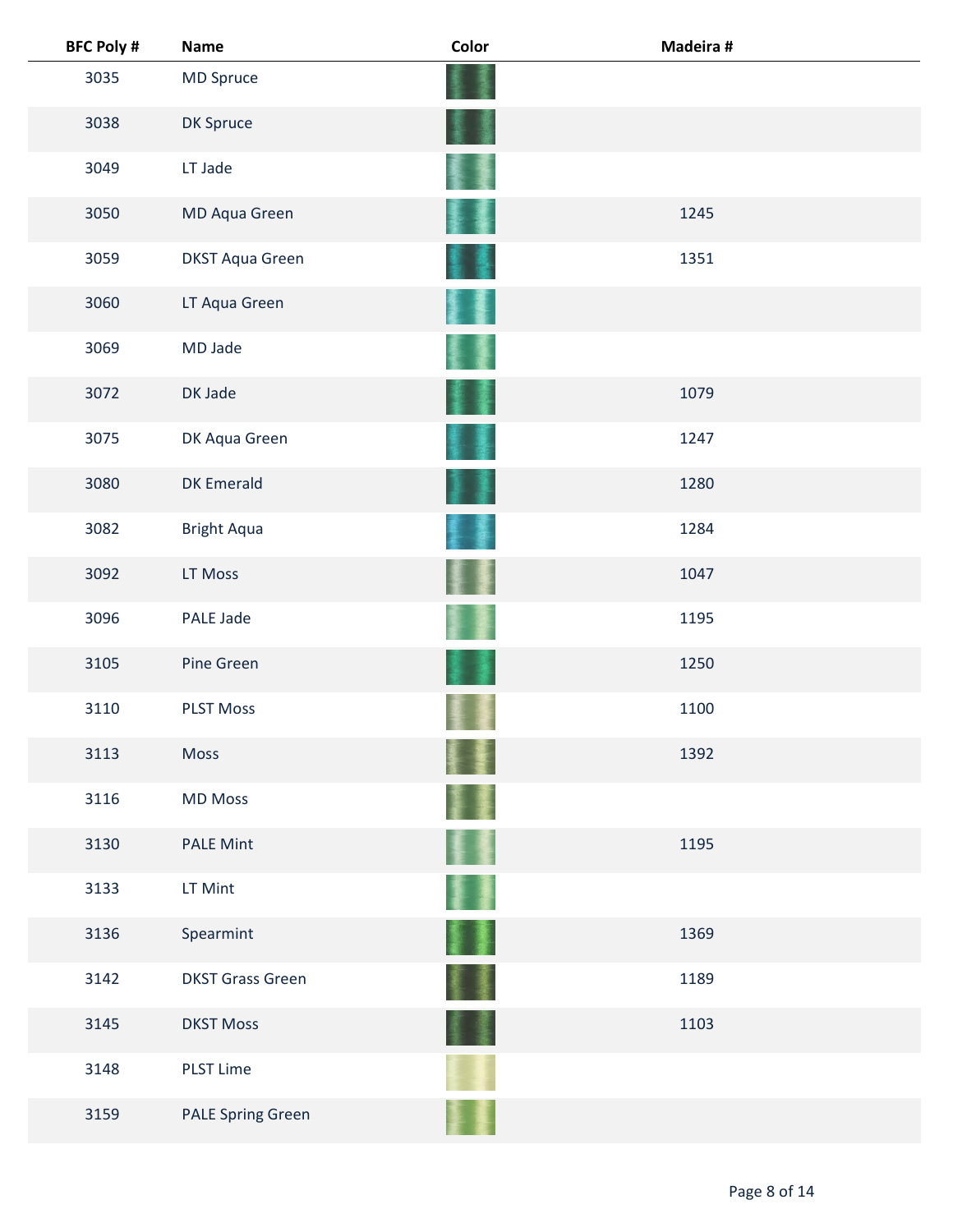| <b>BFC Poly #</b> | <b>Name</b>              | Color | Madeira # |
|-------------------|--------------------------|-------|-----------|
| 3160              | <b>MD Spring Green</b>   |       | 1248      |
| 3161              | <b>Spring Green</b>      |       | 1049      |
| 3166              | DK Spring Green          |       | 1170      |
| 3167              | <b>DKST Spring Green</b> |       | 1369      |
| 3174              | LT Lime                  |       | 1350      |
| 3176              | MD Lime                  |       | 1340      |
| 3178              | <b>PALE Grass Green</b>  |       | 1140      |
| 3185              | <b>MD Grass Green</b>    |       | 1156      |
| 3186              | Dk Lime                  |       |           |
| 3194              | <b>Blue Green</b>        |       | 1098      |
| 3200              | <b>MD Mint</b>           |       | 1101      |
| 3201              | DK Mint                  |       | 1101      |
| 3204              | <b>MD Shamrock Green</b> |       | 1051      |
| 3206              | DK Shamrock Green        |       | 1250      |
| 3211              | <b>MD Yellow Green</b>   |       |           |
| 3218              | Md Loden Green           |       | 1156      |
| 3225              | DK Loden Green           |       | 1357      |
| 3235              | LT Grass Green           |       | 1048      |
| 3238              | Dk Grass Green           |       | 1170      |
| 3250              | <b>PLST Silver</b>       |       | 1151      |
| 3254              | MD Sage                  |       |           |
| 3263              | <b>DKST Blue Gray</b>    |       | 1164      |
| 3295              | PLST Sea Green           |       | 1219      |
| 3299              | <b>Blue Sea Green</b>    |       | 1360      |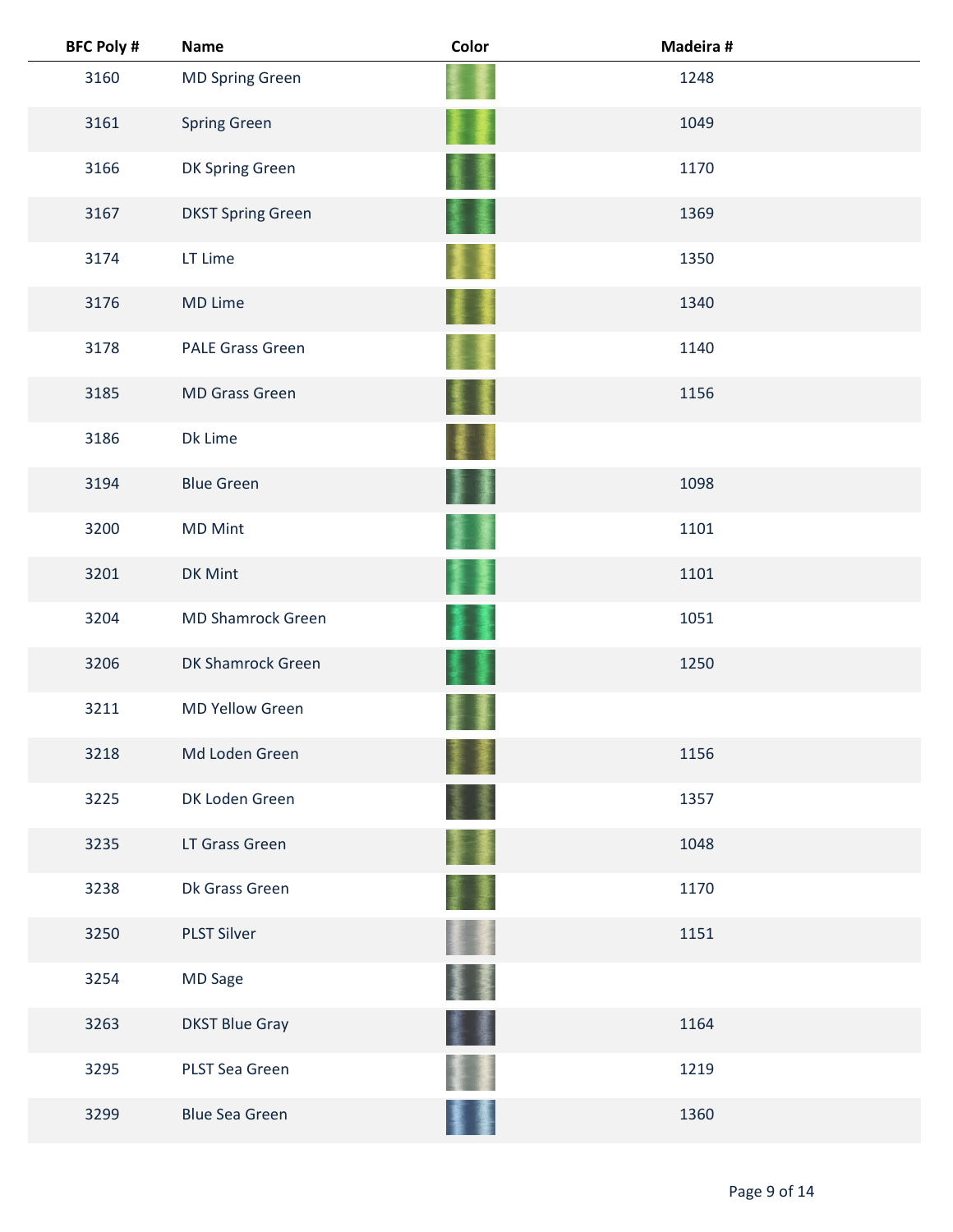| <b>BFC Poly #</b> | <b>Name</b>              | Color | Madeira # |  |
|-------------------|--------------------------|-------|-----------|--|
| 3321              | MD Sea Green             |       | 1164      |  |
| 3324              | <b>DKST Blue Granite</b> |       | 1161      |  |
| 3340              | <b>MD Slate</b>          |       | 1118      |  |
| 3345              | DK Slate                 |       | 1291      |  |
| 3368              | <b>Silver Tint White</b> |       | 1087      |  |
| 3369              | <b>Gray Pearl</b>        |       | 1011      |  |
| 3370              | <b>PALE Mauve Pearl</b>  |       | 1085      |  |
| 3371              | PALE Cloud Gray          |       |           |  |
| 3376              | LT Gray                  |       | 1288      |  |
| 3379              | <b>Blue Gray Granite</b> |       | 1041      |  |
| 3380              | <b>Steel Gray</b>        |       |           |  |
| 3393              | LT Pigeon Gray           |       | 1062      |  |
| 3398              | DK Pigeon Gray           |       | 1063      |  |
| 3408              | PLST Gray                |       | 1010      |  |
| 3409              | Silver                   |       | 1012      |  |
| 3412              | MD Pigeon Gray           |       | 1288      |  |
| 3413              | MD Gray                  |       | 1041      |  |
| 3415              | DK Gray                  |       | 1239      |  |
| 3416              | LT Pewter                |       |           |  |
| 3417              | <b>MD Pewter</b>         | I     |           |  |
| 3418              | DK Pewter                |       |           |  |
| 3421              | Purple Ash               |       | 1362      |  |
| 3427              | <b>DKST Eggplant</b>     |       |           |  |
| 3429              | <b>PLST Blue</b>         |       | 1198      |  |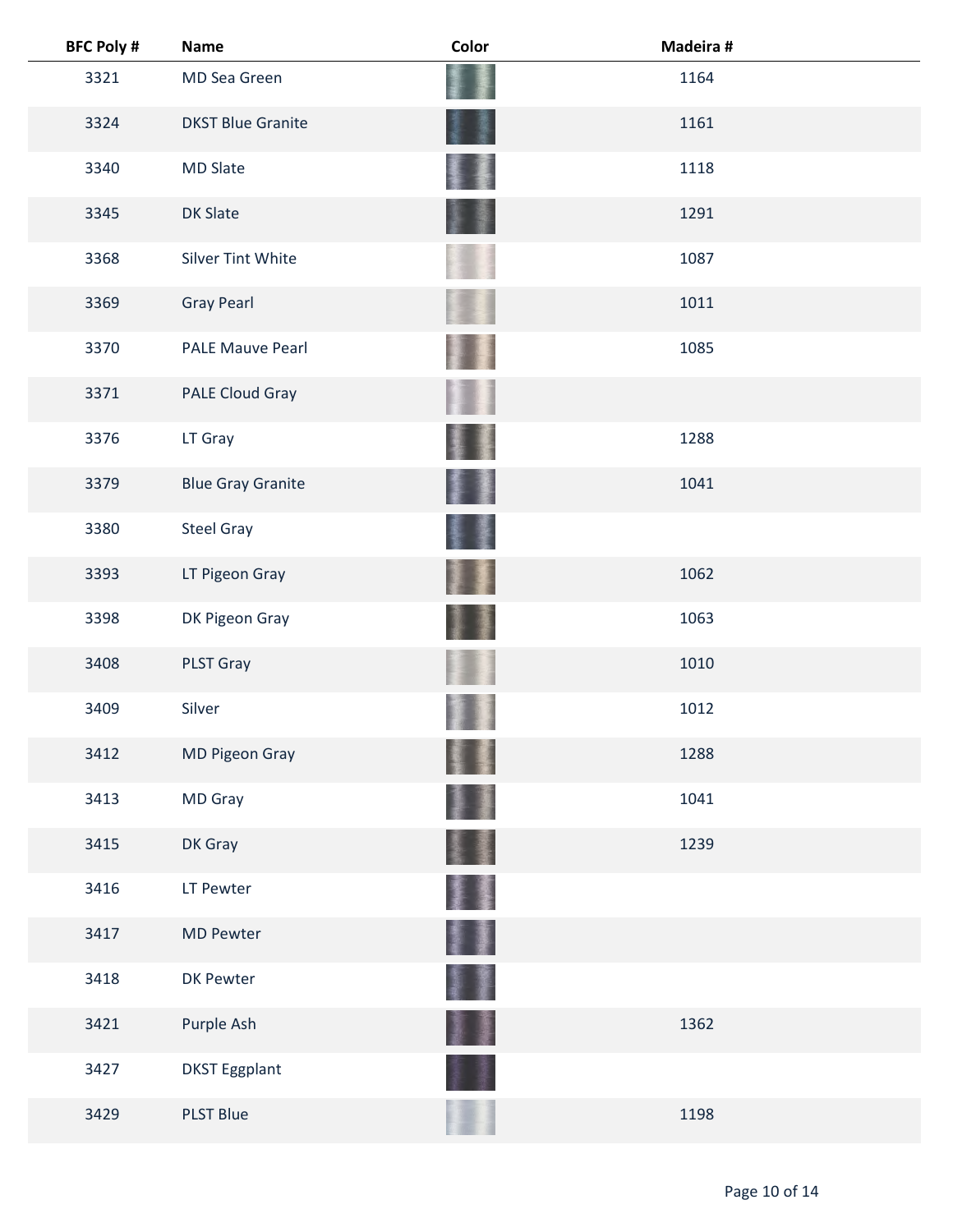| <b>BFC Poly #</b> | <b>Name</b>           | Color | Madeira # |
|-------------------|-----------------------|-------|-----------|
| 3431              | <b>PALE Blue</b>      |       | 1360      |
| 3437              | Light Denim           |       | 1353      |
| 3468              | Light Turquoise       |       | 1095      |
| 3471              | Turquoise             |       |           |
| 3472              | LT Peacock            |       | 1096      |
| 3474              | Peacock               |       | 1296      |
| 3479              | Deep Lake             |       | 1304      |
| 3486              | Green Blue Storm      |       |           |
| 3487              | DK Lagoon             |       |           |
| 3507              | <b>DKST Lagoon</b>    |       | 1397      |
| 3511              | <b>PALE Teal</b>      |       | 1195      |
| 3513              | <b>PALE Teal Blue</b> |       | 1045      |
| 3514              | LT Teal               |       | 1046      |
| 3520              | <b>MD Teal</b>        |       | 1246      |
| 3531              | PALE Aqua             |       | 1195      |
| 3532              | LT Aqua               |       | 1292      |
| 3542              | DK Teal               |       | 1298      |
| 3545              | <b>DKST Teal</b>      |       | 1185      |
| 3550              | Aqua Tint White       |       | 1219      |
| 3559              | MD Turqoise           |       | 1289      |
| 3560              | LT Mediterranean Blue |       |           |
| 3563              | Dk Turquoise          |       | 1185      |
| 3587              | Navy                  |       | 1368      |
| 3597              | Light Blue Aster      |       | 1143      |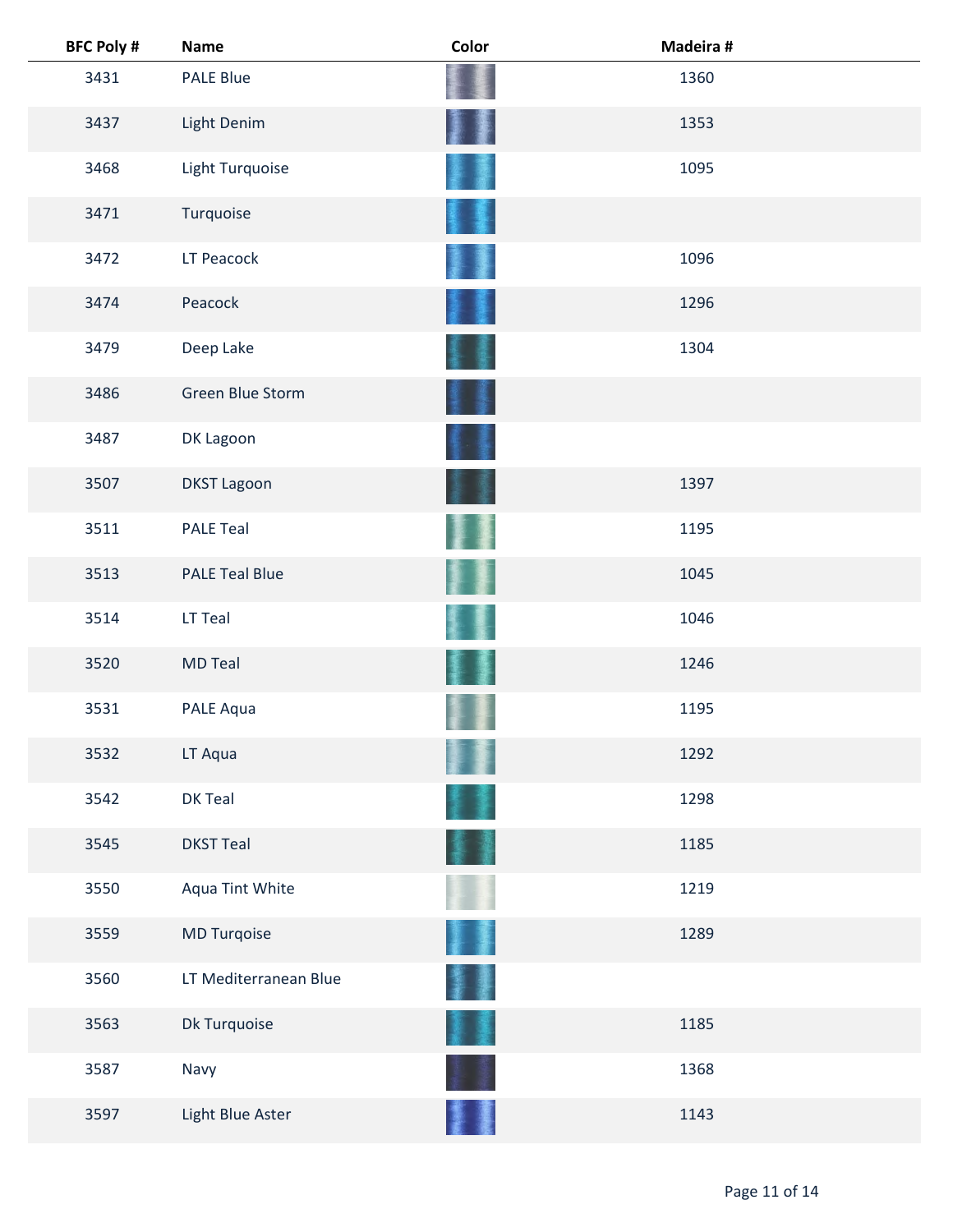| <b>BFC Poly #</b> | <b>Name</b>            | Color | Madeira # |  |
|-------------------|------------------------|-------|-----------|--|
| 3600              | MD Blue Aster          |       | 1134      |  |
| 3601              | DK Bright Aster        |       | 1076      |  |
| 3604              | MD Mediterranean Blue  |       | 1134      |  |
| 3606              | DK Mediterranean Blue  |       | 1160      |  |
| 3620              | French Blue            |       | 1376      |  |
| 3621              | DK Marine Blue         |       | 1242      |  |
| 3636              | LT Clear Blue          |       | 1075      |  |
| 3639              | Dusk Blue              |       | 1163      |  |
| 3645              | <b>Marine Blue</b>     |       | 1042      |  |
| 3646              | <b>DKST Navy</b>       |       | 1243      |  |
| 3649              | LT Bright Blue         |       | 1028      |  |
| 3655              | MD Bright Blue         |       | 1133      |  |
| 3660              | DK Bright Blue         |       | 1076      |  |
| 3668              | <b>PALE Clear Blue</b> |       |           |  |
| 3670              | LT Blue                |       | 1030      |  |
| 3674              | <b>PALE Aster Blue</b> |       | 1275      |  |
| 3675              | <b>MD Clear Blue</b>   |       | 1029      |  |
| 3679              | DK Clear Blue          |       | 1133      |  |
| 3688              | Violet Tint White      |       | 1261      |  |
| 3690              | Light Blue Violet      | 星     | 1275      |  |
| 3692              | MD Blue Violet         | 蹇     | 1143      |  |
| 3694              | DK Blue Violet         | ł     | 1335      |  |
| 3704              | DK Heliotrope          |       | 1366      |  |
| 3713              | PALE Eggplant          |       | 1054      |  |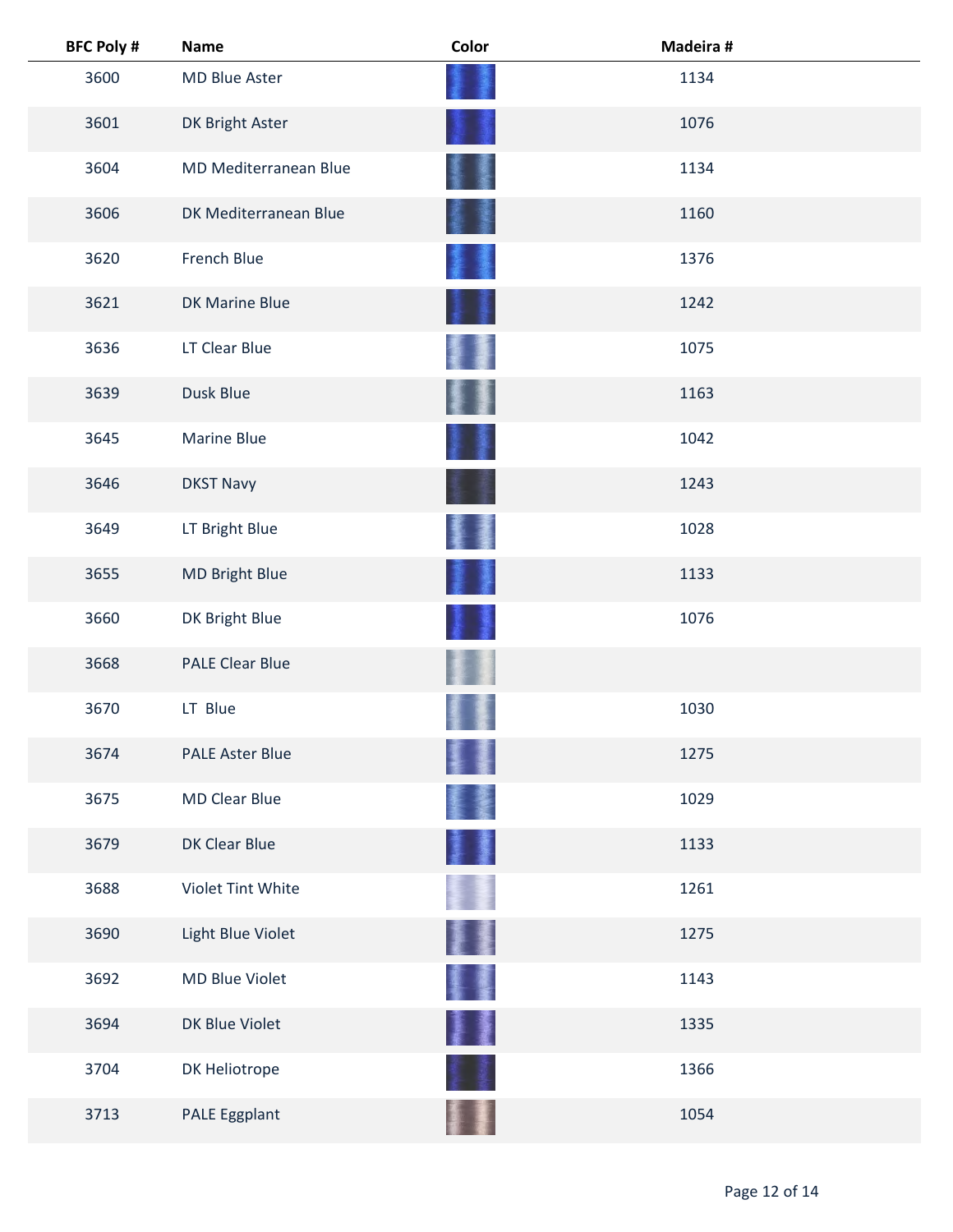| <b>BFC Poly #</b> | <b>Name</b>            | Color | Madeira # |  |
|-------------------|------------------------|-------|-----------|--|
| 3714              | MD Eggplant            |       | 1264      |  |
| 3721              | LT Purple Sage         |       | 1387      |  |
| 3722              | MD Purple Sage         | 蓬     | 1387      |  |
| 3727              | DK Purple Sage         |       | 1362      |  |
| 3728              | Lilac Tint White       |       | 1151      |  |
| 3730              | <b>PALE Heather</b>    |       | 1011      |  |
| 3731              | LT Lilac               |       | 1311      |  |
| 3733              | <b>MD Lilac</b>        |       | 1311      |  |
| 3735              | Heather                |       | 1311      |  |
| 3740              | <b>MD Heather</b>      | 璗     |           |  |
| 3749              | <b>PLST Periwinkle</b> |       | 1030      |  |
| 3751              | LT Periwinkle          |       |           |  |
| 3752              | <b>DK Periwinkle</b>   |       | 1330      |  |
| 3753              | <b>MD Periwinkle</b>   |       | 1330      |  |
| 3756              | <b>DKST Periwinkle</b> |       | 1343      |  |
| 3758              | DK Heather             |       | 1330      |  |
| 3764              | DK Blue Purple         |       |           |  |
| 3770              | <b>PALE Lavender</b>   |       | 1111      |  |
| 3772              | LT Lavender            |       | 1232      |  |
| 3777              | <b>MD Lavender</b>     | 활돌    | 1032      |  |
| 3778              | <b>Blue Purple</b>     | I     |           |  |
| 3783              | Red Purple             | ÷     |           |  |
| 3793              | LT African Violet      |       | 1235      |  |
| 3794              | African Violet         |       |           |  |